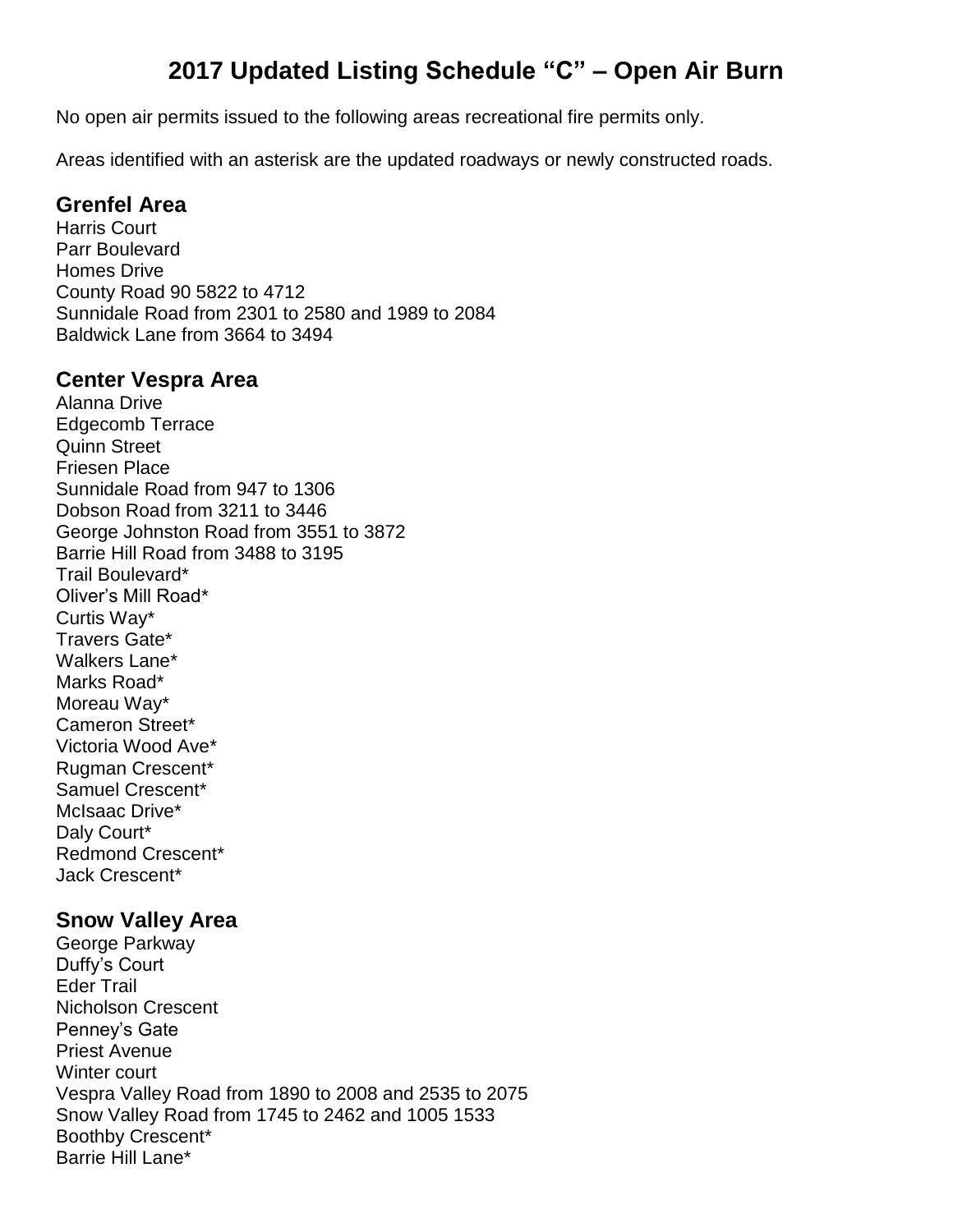Lloyd Cook Drive\* Reilly's Run\* Timber Court\* Collins Lane\* Alpine Trail\* Heron Boulevard\* Orchardview Street\* Josephine Court\* Budd's Mill Road\* Black Creek Trail\* Mennill Drive\* Ravine Drive\* Roy Hickling Drive\* Seadon Road 1199 to 12019 \*

#### **Midhurst Area**

Doran Road from 1 to 142 St. Vincent Street 647 to 1444 Bayfield Street North from 957 to 1319 County Road 27 from 10276 to 11732 and 12595 to 12683 Pools Road from 1 to 1391 Mills Circle Dwyer Road Gill Road from 2198 to 2436 and 1038 to 1597 McGowan Place Briarwood Court Crystalwood Lane Hillview Crescent Carson Road Anthony Court DeLuca Court Paddy Dunn's Circle Glenhuron Drive Channen Court Currie Drive Sutton Heights Wended Court Anne Street North 1400 to 1395 Hwy 26 from 1110 to 1316 County Road 27 from 11502 to 12291 Beaver Lane Bertram Industrial Parkway Gallagher Crescent\* O'Hara Lane\* Fox Farm Road\* Maltman Court\* Pine Hill Drive\* Wendat Trail\* Kanata Court\*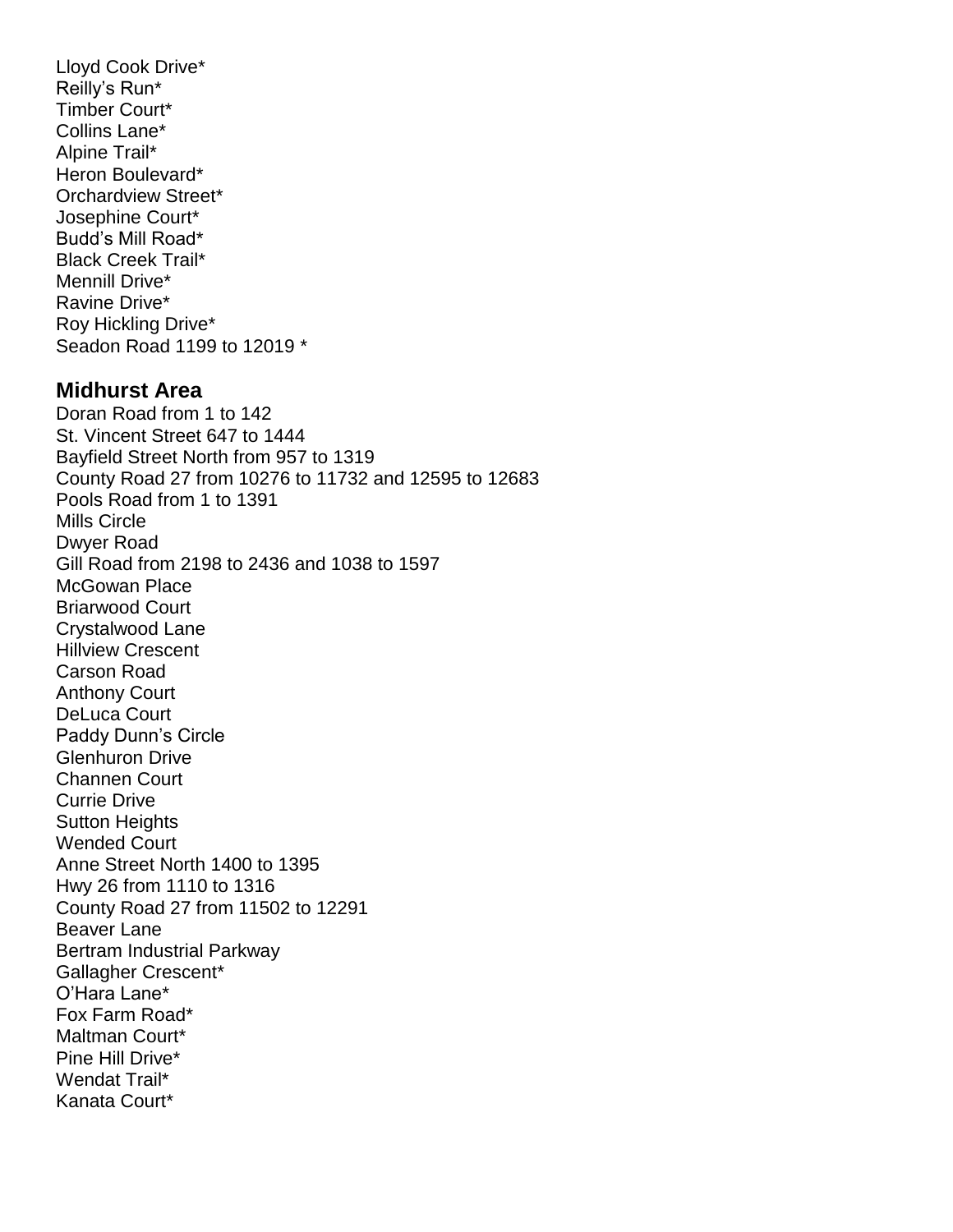#### **Minesing Area**

George Johnston Road from 1605 to 1831 Ronald Road from 2303 2473 Vespra Valley Road from 1890 to 2008 McDougall Crescent\* Plowright Road\* Maguire Avenue\* Laird Drive\* Maple Avenue\* Adams Avenue\* Stokes Drive\* Huron Street\* Foyston Park Circle\* Foyston Gate\*

#### **Anten Mills Area**

All interior streets Horseshoe Valley Road west from 3614 to 4115 Wilson Drive from 1014 to 1560 Hendrie Road from 1287 to 1700 Binnie Drive Coughlin Road Crosland Road from 1097 to 1243 Forestview Avenue Pinecrest Road Valleyview Drive Pinehurst Lane\*

### **Phelpston Area**

Phelpston Road from 1696 to 1720 Flos Road 4 West from 1328 to 1668 and 1009 to 1043 Marl Creek Drive Hall Street\* O'Neil Circle\* Buckley Street\* St.Patricks Drive\* Shannon Street\* Second Avenue\* Platt Avenue\*

### **Fergusonvale Area**

Mari Lane Flos Road East from 1003 to 1064 Sycamore Circle\*

### **Hamillville Area**

Flos Road 4 West from 3264 to 3426 Innisfree Drive Riverside Drive Slemish Avenue